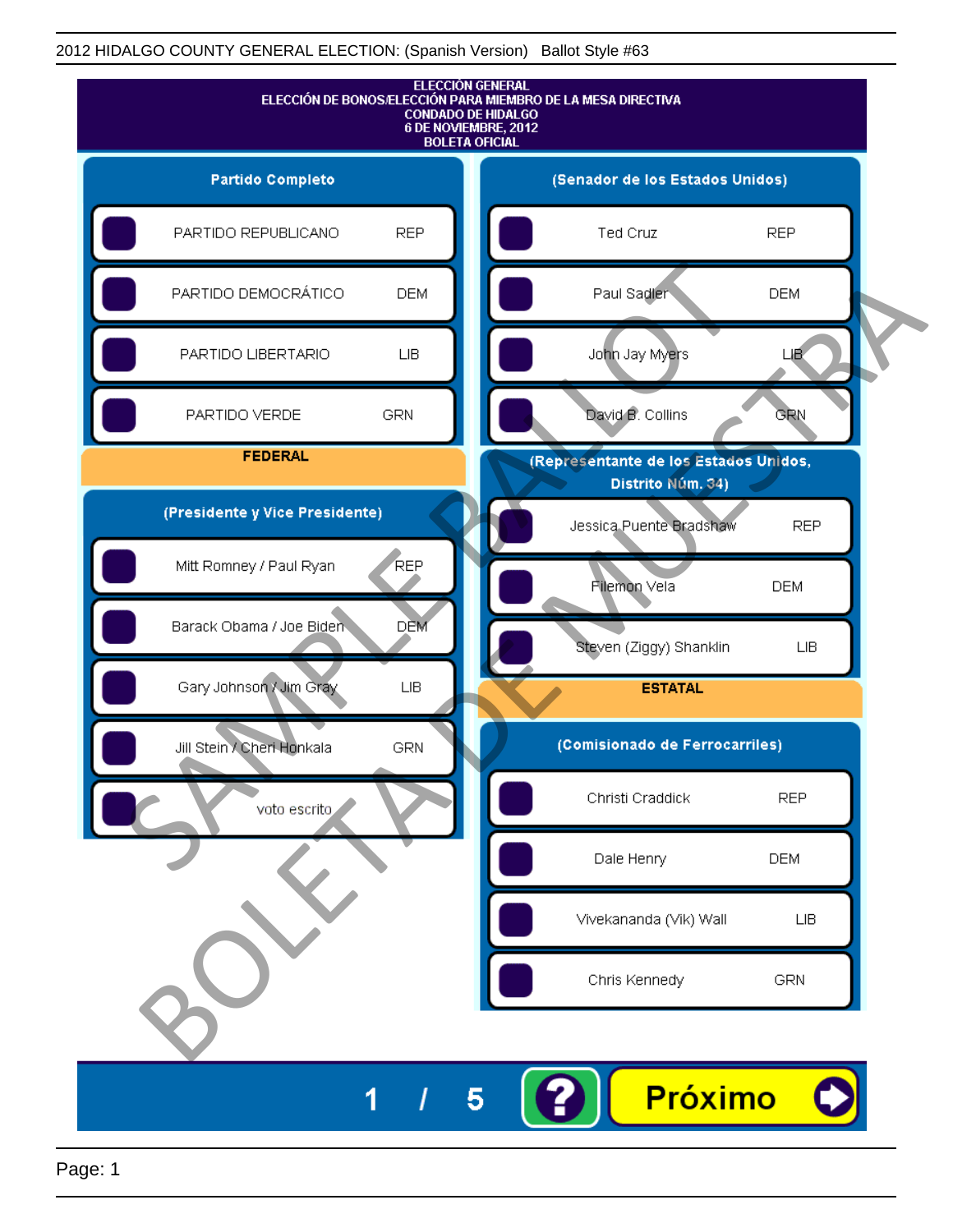

Page: 2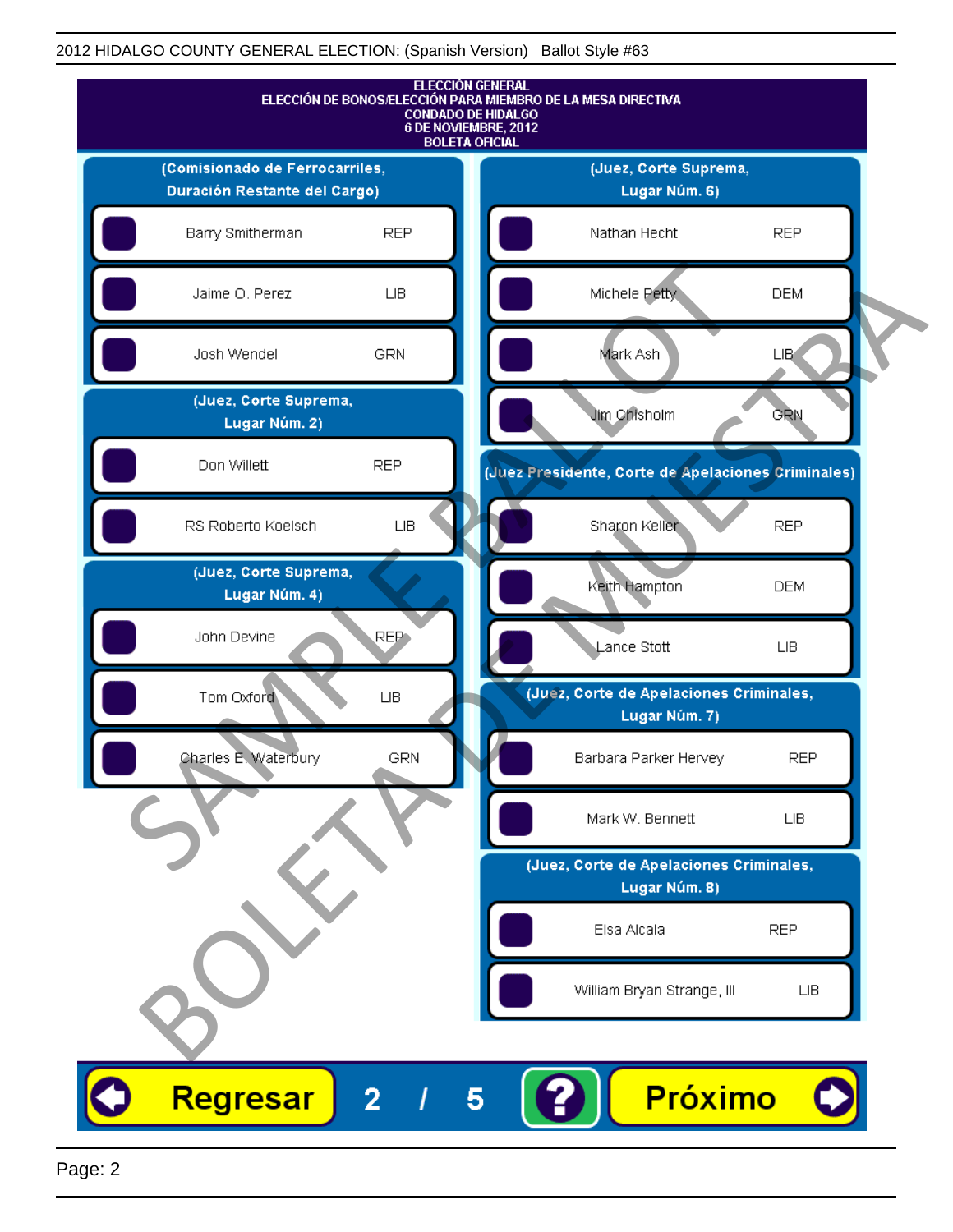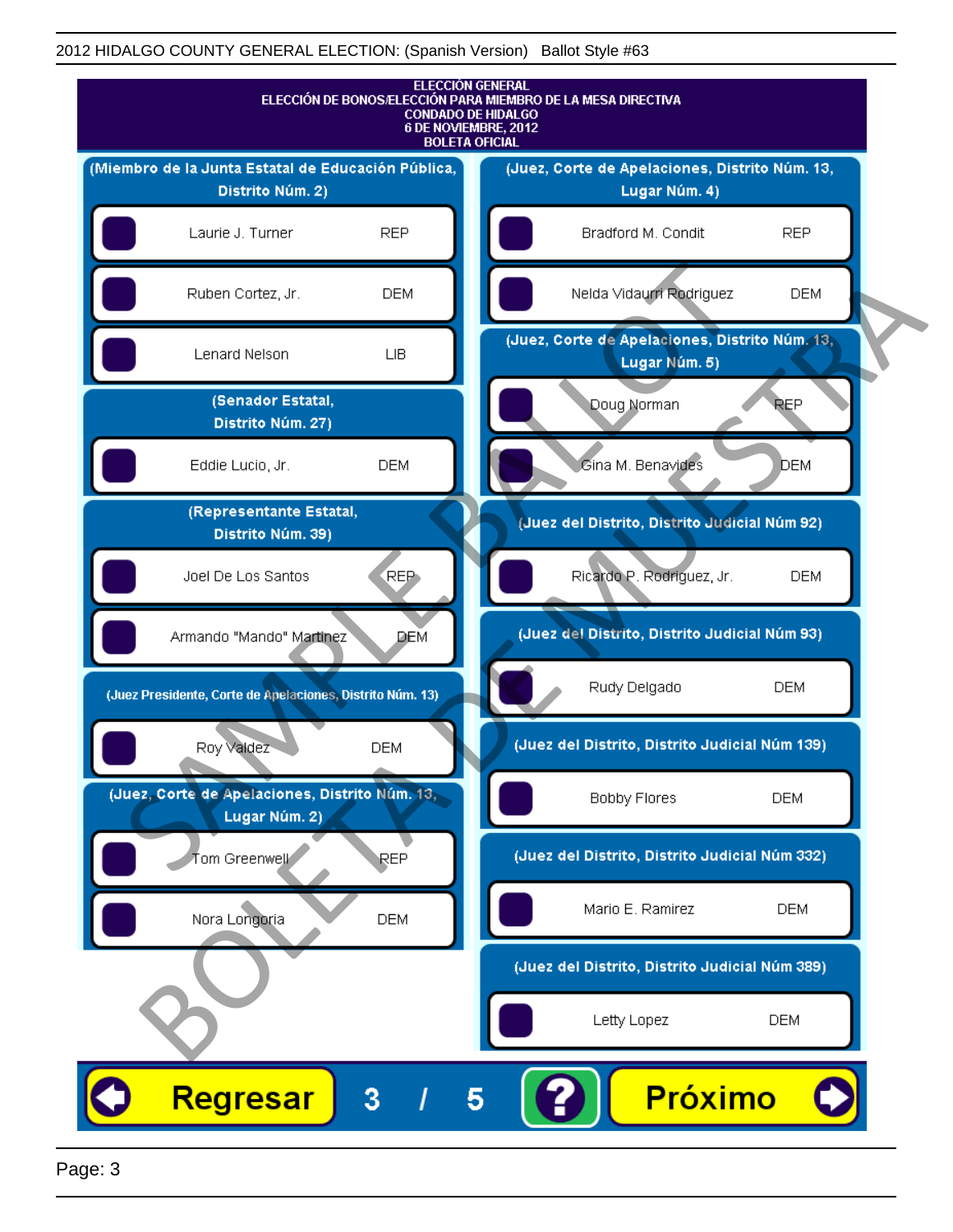| <b>ELECCIÓN GENERAL</b><br>ELECCIÓN DE BONOS/ELECCIÓN PARA MIEMBRO DE LA MESA DIRECTIVA<br><b>CONDADO DE HIDALGO</b><br>6 DE NOVIEMBRE, 2012<br><b>BOLETA OFICIAL</b> |                                            |
|-----------------------------------------------------------------------------------------------------------------------------------------------------------------------|--------------------------------------------|
| (Juez del Distrito, Distrito Judicial Núm 398)                                                                                                                        | DISTRITO ESCOLAR INDEPENDIENTE DE MERCEDES |
| <b>DEM</b><br>Aida Salinas-Flores                                                                                                                                     | (Para Sindico Escolar,<br>Lugar Número 5)  |
| (Juez del Distrito, Distrito Judicial Núm 430)                                                                                                                        | Armando Lopez                              |
| Israel Ramon, Jr.<br><b>DEM</b>                                                                                                                                       | Mario Garcia                               |
| (Juez del Distrito, Distrito Judicial Núm 449)                                                                                                                        | Yolanda C. Molina                          |
| <b>DEM</b><br>Jesse Contreras                                                                                                                                         | (Para Sindico Escolar,<br>Lugar Número 6)  |
| <b>CONDADO</b>                                                                                                                                                        | Monte R. Churchill                         |
| (Sherife)                                                                                                                                                             | Elvia Sandoval                             |
| REP<br>Robert Caples                                                                                                                                                  | (Para Sindico Escolar,<br>Lugar Número 7)  |
| Guadalupe "Lupe" Trevino<br><b>DEM</b>                                                                                                                                | Brian R. Acosta                            |
| DISTRITO DE DRENAJE NUMERO UNO DEL CONDADO<br>DE HIDALGO, TEXAS                                                                                                       | Roberto (Bobby) Guajardo                   |
| <b>ELECCIÓN DE BONOS</b><br>(LA EMISIÓN DE BONOS EN LA CANTIDAD DE                                                                                                    | Rafael G. Leal                             |
| \$184,000,000.00 Y LA IMPOSICIÓN DE IMPUESTOS<br>SUFICIENTES PARA PAGAR LOS BONOS PARA<br>MEJORAS AL SISTEMA DE DESAGUE DEL DISTRITO?)                                |                                            |
| A FAVOR                                                                                                                                                               |                                            |
| EN CONTRA                                                                                                                                                             |                                            |
|                                                                                                                                                                       |                                            |
| Regresar<br>Δ                                                                                                                                                         | <b>Próximo</b><br>5                        |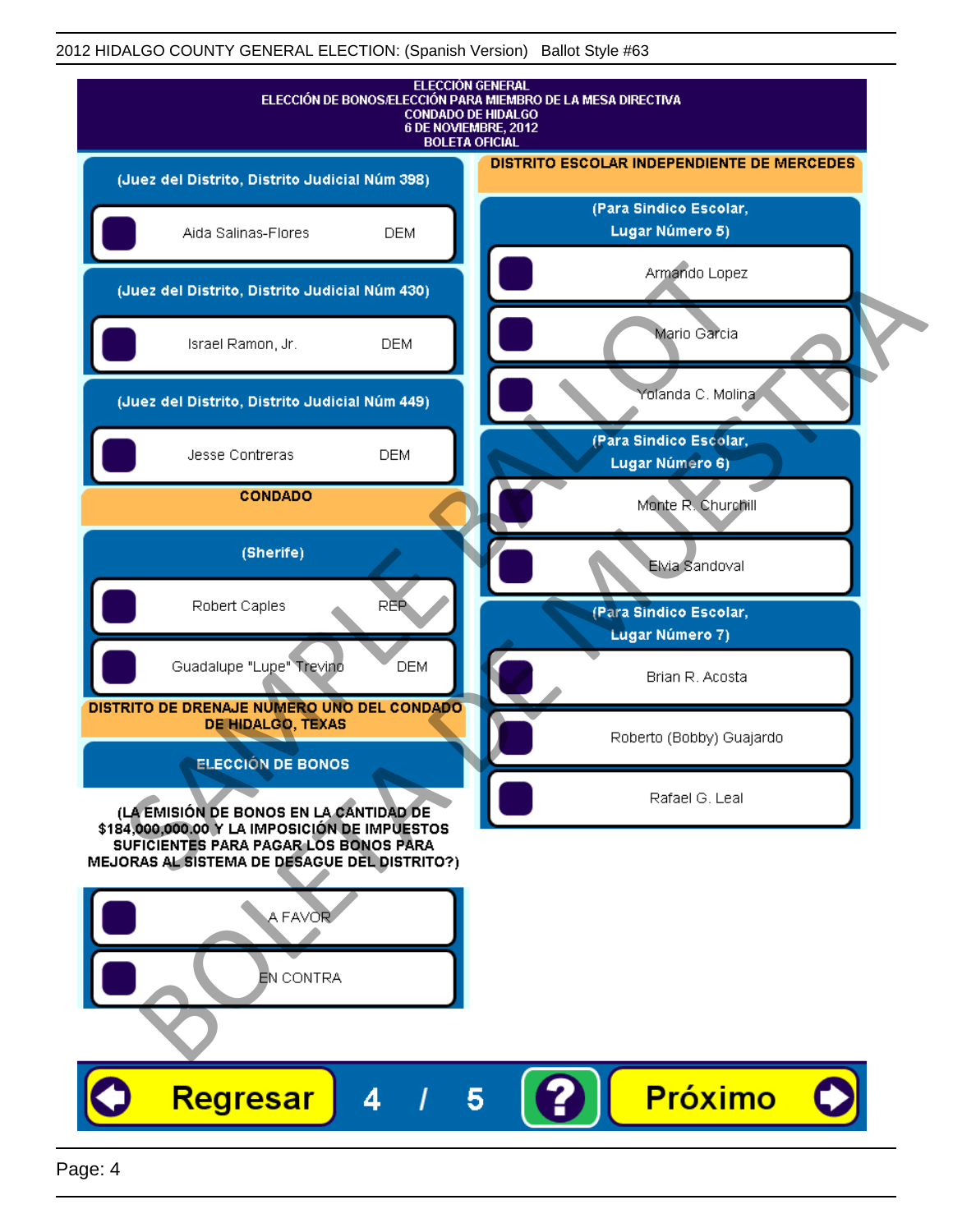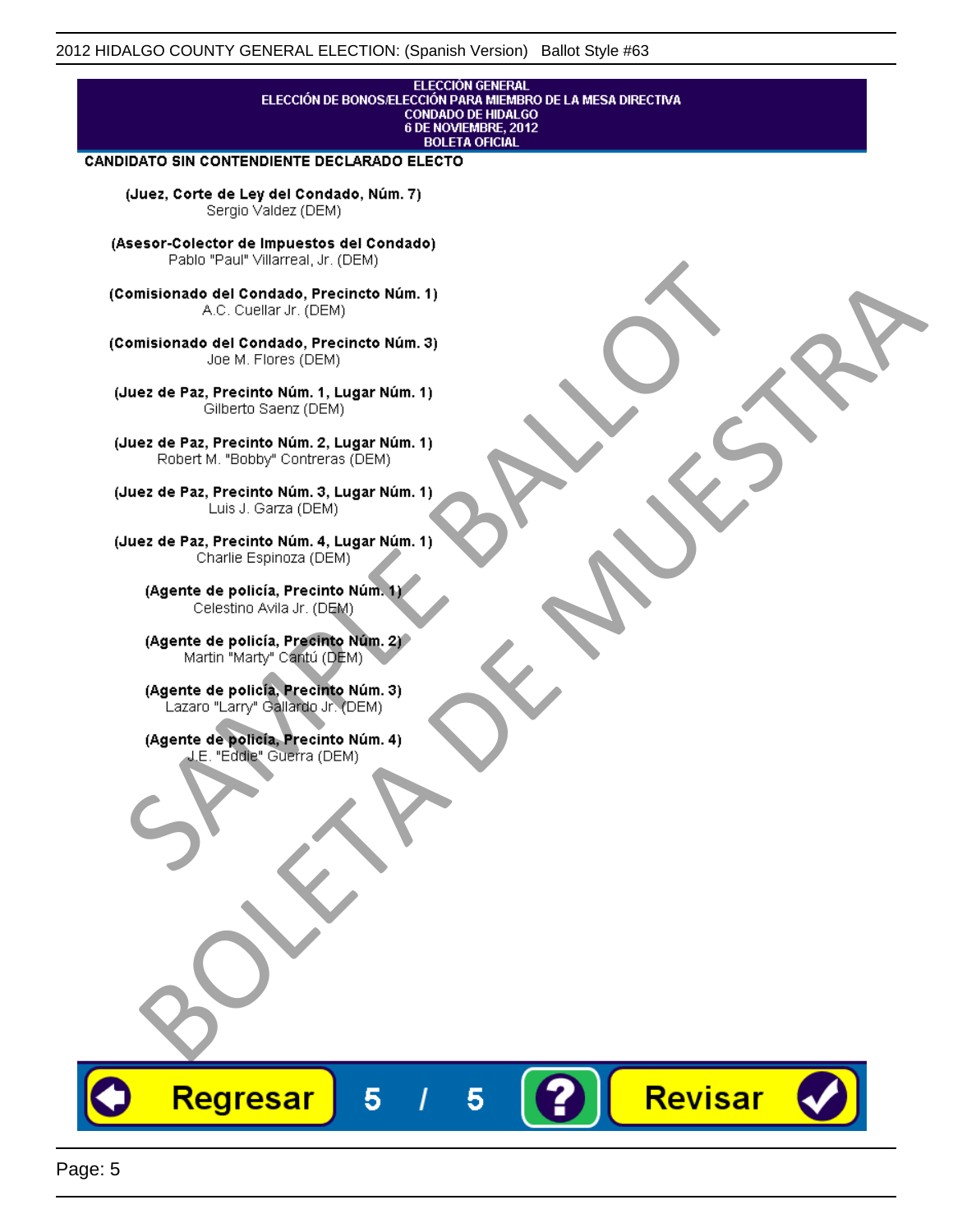# Resumen de instrucciones para la boleta electoral.

Presione el nombre del candidato o el título de la contienda para volver a la contienda.

El botón Votar se iluminará

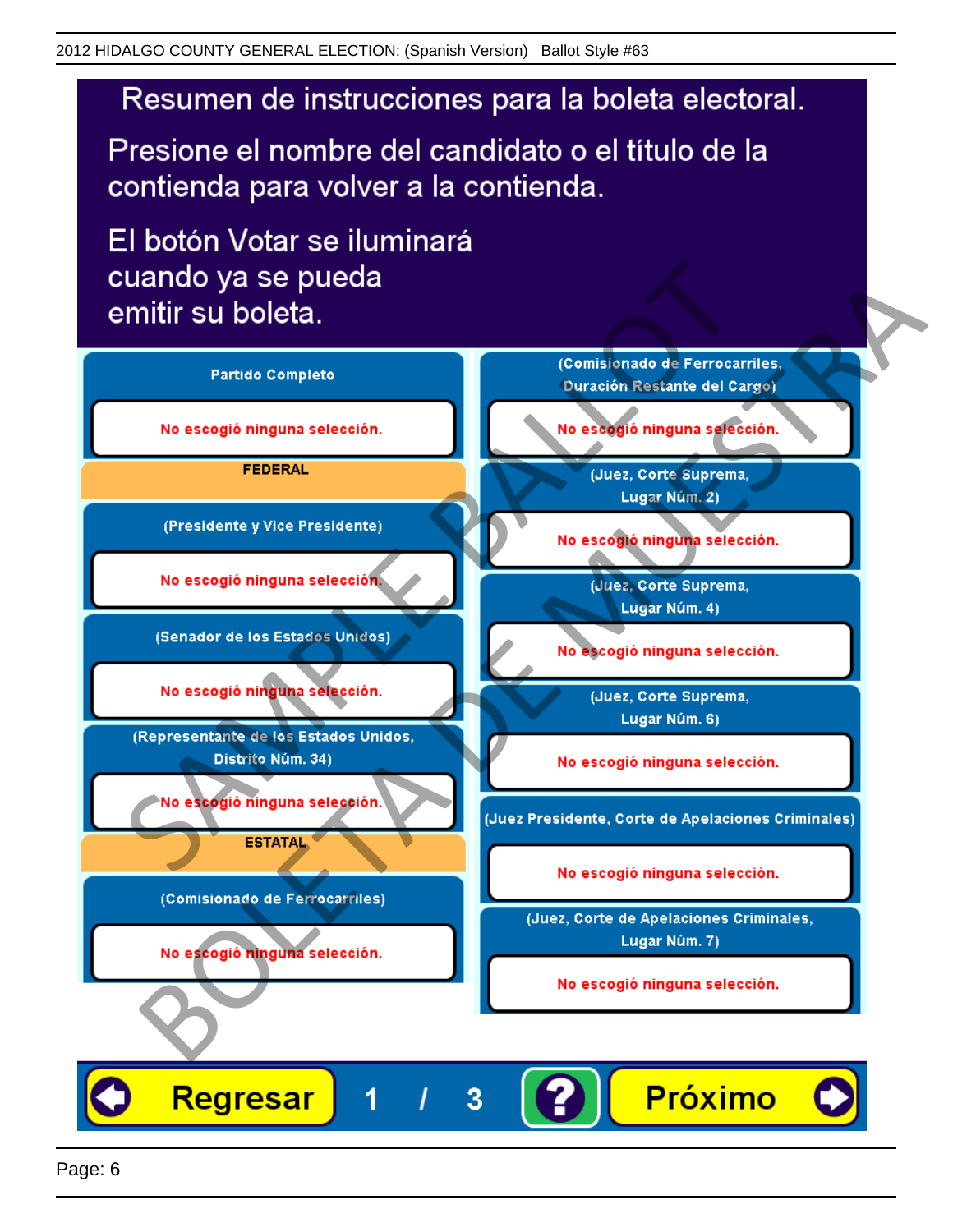# Resumen de instrucciones para la boleta electoral.

Presione el nombre del candidato o el título de la contienda para volver a la contienda.

El botón Votar se iluminará